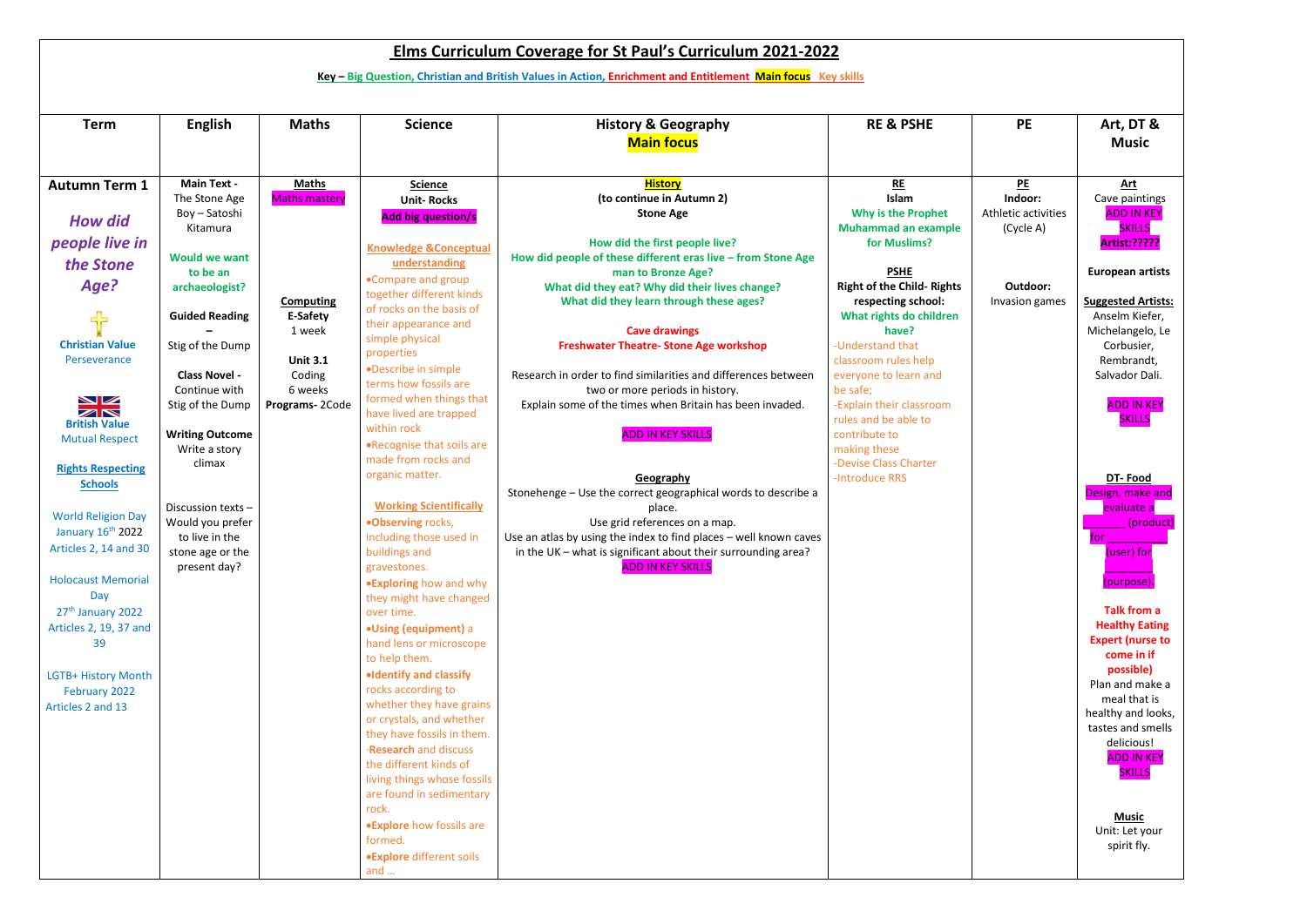|                                                |                             |                      | ·Identify similarities and                      |                                                               |                                      |
|------------------------------------------------|-----------------------------|----------------------|-------------------------------------------------|---------------------------------------------------------------|--------------------------------------|
|                                                |                             |                      | differences between                             |                                                               |                                      |
|                                                |                             |                      | them and describe the                           |                                                               |                                      |
|                                                |                             |                      | composition of soil.                            |                                                               |                                      |
|                                                |                             |                      | ·Investigate what                               |                                                               |                                      |
|                                                |                             |                      | happens when rocks are                          |                                                               |                                      |
|                                                |                             |                      | rubbed together (classify                       |                                                               |                                      |
|                                                |                             |                      | according to hardness) or                       |                                                               |                                      |
|                                                |                             |                      | what changes occur                              |                                                               |                                      |
|                                                |                             |                      | when they are in water.                         |                                                               |                                      |
|                                                |                             |                      | .Raise and answer                               |                                                               |                                      |
|                                                |                             |                      | questions about the way                         |                                                               |                                      |
|                                                |                             |                      | soils are formed.                               |                                                               |                                      |
|                                                |                             |                      | <b>Would we want to</b>                         |                                                               |                                      |
|                                                |                             |                      | aspire to be a geologist?                       |                                                               |                                      |
|                                                |                             |                      |                                                 |                                                               |                                      |
|                                                |                             |                      | <b>Pioneering scientists:</b>                   |                                                               |                                      |
|                                                |                             |                      | <b>Mary Anning</b>                              |                                                               |                                      |
|                                                |                             |                      | <b>What did Mary Anning</b>                     |                                                               |                                      |
|                                                |                             |                      | achieve?                                        |                                                               |                                      |
|                                                |                             |                      |                                                 |                                                               |                                      |
| <b>Autumn Term 2</b>                           | <b>Main text-</b>           | <b>Maths</b>         | <b>Science</b>                                  | Term 2 History-Stone Age- Continue from Spring 1.             | RE                                   |
|                                                |                             | <b>Maths mastery</b> | <b>Unit: Plants</b>                             |                                                               | Christianity-                        |
|                                                |                             |                      |                                                 |                                                               | <b>Incarnation</b>                   |
| Who are our                                    |                             | <b>Computing</b>     | <b>Why are plants green?</b>                    | <b>Term 2 Geography</b>                                       | <b>What is the Trinity?</b>          |
| <b>European</b>                                |                             | <b>Unit 3.2</b>      | Why are there different                         | <b>Who are our European neighbours?</b>                       |                                      |
|                                                |                             |                      |                                                 |                                                               |                                      |
|                                                | <b>Fiction-</b>             | Online safety        | sorts of plants and                             | <b>Which other countries are in Europe?</b>                   |                                      |
| neighbours?                                    | <b>Adventure Story-</b>     | 3 weeks              | flowers?                                        | What are the capital cities in Europe?                        | <b>PSHE</b>                          |
|                                                | The Journey (3              | Programs-            | What is the function of                         | Can we find major landmarks and places of interest in these   | Me and My relationships              |
|                                                | weeks)                      | 2Connect (mind       | the different parts of a                        | countries and capital cities? Why do people choose to live in |                                      |
| 52                                             |                             | map)                 | plant?                                          | these cities?                                                 | -Explain why we                      |
|                                                | <b>Writing Outcome</b>      | 2Blog (blogging)     | Why are plants                                  |                                                               | have rules;                          |
| <b>Christian Value</b>                         | To write a story            | Writing              | important for our world?                        | <b>DEBATE: IS ENGLAND THE BEST COUNTRY?</b>                   | -Explore why rules are               |
| Compassion                                     | about their                 | templates            | <b>ADD IN or change big</b>                     |                                                               | different for different age          |
|                                                | Journey                     | Display boards       | questions.                                      | Countries and capital cities in Europe and the Northern       | groups, in particular                |
|                                                | <b>Non-fiction-Non-</b>     |                      |                                                 | Hemisphere. Countries that are not in the EU.                 | for internet-                        |
| $\blacktriangleright$ $\blacktriangleright$    | Chronological               | <b>Unit 3.3</b>      | <b>Knowledge &amp;Conceptual</b>                | Name a number of countries in the northern hemisphere.        | based activities;                    |
| ZN                                             | Reports - The               | Spreadsheets         | understanding                                   | Name and locate the capital cities of neighbouring European   | -Suggest appropriate rules           |
| <b>British value</b>                           | Stone Age (2                | 3 weeks              | ·Identify, locate, and                          | countries.                                                    | for a range of settings;             |
| <b>Rule of Law</b>                             | weeks)                      | Programs-            | describe the functions of                       | Use an atlas by using the index to find places.               | -Consider the possible               |
|                                                | <b>Writing Outcome</b>      | 2Calculate           | different parts of                              | Use grid references on a map.                                 | consequences of breaking             |
|                                                | To write a non-             |                      | flowering plants: roots,                        | Use correct geographical words to describe a place: town,     | the rules Explain some of            |
| <b>Rights Respecting</b>                       | chronological               |                      | stem/trunk, leaves and                          | village, city, etc.                                           | the feelings someone                 |
| <b>School</b>                                  | report about the            |                      | flowers.                                        | <b>ADD IN or change skills</b>                                | might have when they lose            |
|                                                | stone age                   |                      | <b>Explore the</b>                              |                                                               | something important                  |
| <b>World Book Day</b>                          |                             |                      | requirements of plants                          |                                                               | to them;                             |
| 3rd March 2022                                 | Poetry with a               |                      | for life and growth (air,                       |                                                               | -Understand that these               |
| Articles 17, 29 and 31                         | structure                   |                      | light, water, nutrients                         |                                                               | feelings are normal and a            |
|                                                | (calligrams,                |                      | from soil, and room to                          |                                                               | way of dealing with<br>the situation |
| International                                  | shape poetry)<br>around the |                      | grow) and how they vary<br>from plant to plant. | XX                                                            | -Define and demonstrate              |
| <b>Women's Day</b>                             | theme of winter             |                      | Investigate the way in                          | <b>British Value</b>                                          | cooperation                          |
| March 8 <sup>th</sup> 2022<br>Articles 2 and 8 | (2 weeks)                   |                      | which water is                                  | The Rule of Law<br>How do we all live together?               | and collaboration;                   |

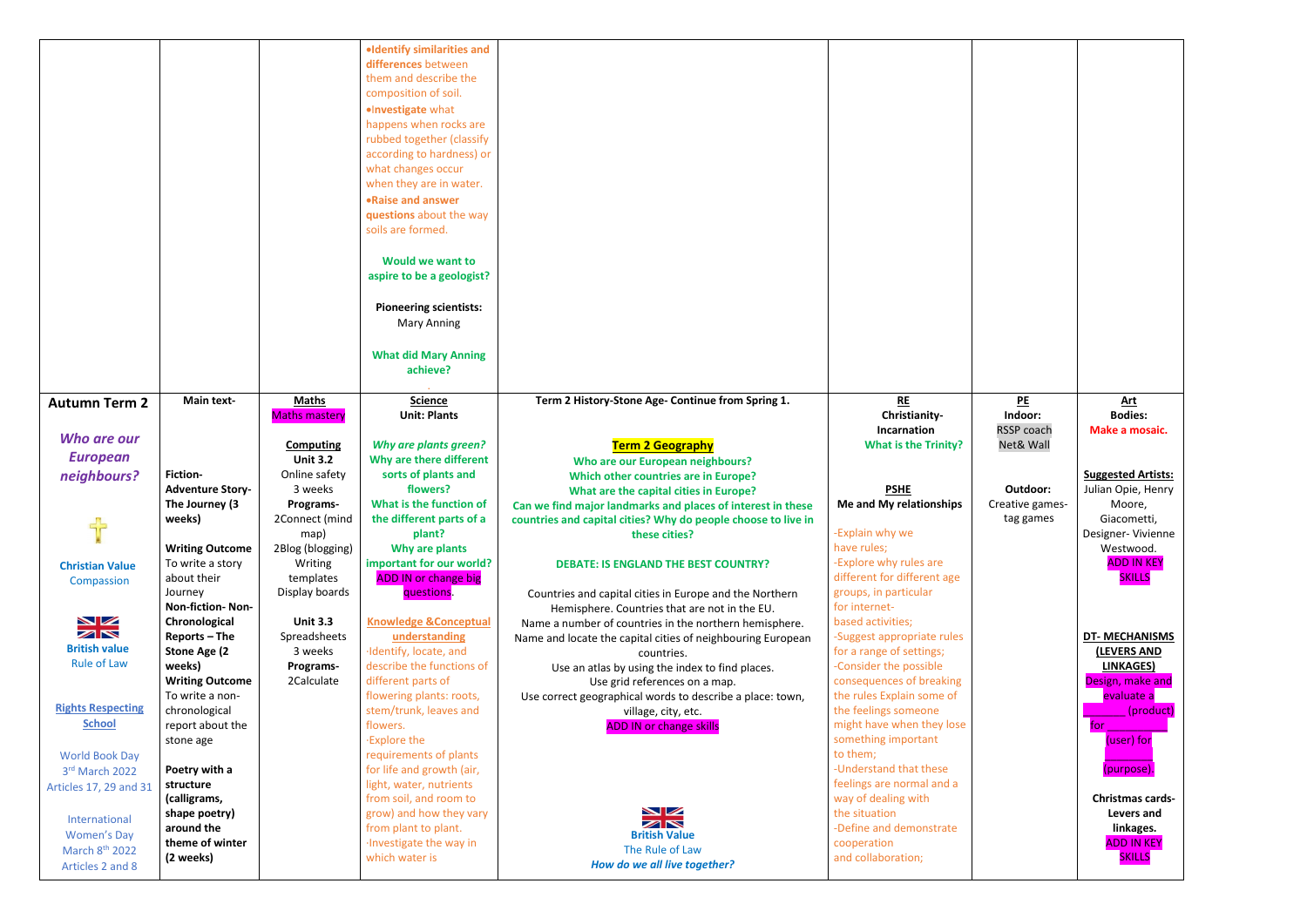|                              | <b>Guided Reading</b> | transported within             | Was Brexit the right decision for Britain? How did we benefit | -Identify the different             |
|------------------------------|-----------------------|--------------------------------|---------------------------------------------------------------|-------------------------------------|
| <b>International Day for</b> | -The Proudest         | plants.                        | from being within the EU? Why did other countries choose not  | skills that people can bring        |
| the Elimination of           | <b>Blue</b>           | •Explore the part that         | to be part of the EU?                                         | to a group task;                    |
| <b>Racial Discrimination</b> |                       | flowers play in the life       | Would you go back to being part of the EU?                    | -Demonstrate how                    |
| March 22 <sup>nd</sup> 2022  | Class Novel - The     | cycle of flowering plants,     |                                                               | working together in a               |
|                              | <b>Boy who Biked</b>  | including pollination,         |                                                               | collaborative manner can            |
| Articles 2, 8 and 30         | the world             | seed formation and seed        |                                                               | help everyone to                    |
|                              |                       | dispersal.                     |                                                               | achieve success                     |
|                              |                       |                                |                                                               | -Identify people who they           |
|                              |                       | <b>Working Scientifically</b>  |                                                               | have a special                      |
|                              |                       | Comparing the effect of        |                                                               | relationship with;                  |
|                              |                       | different factors on plant     |                                                               | -Suggest strategies for             |
|                              |                       | growth, for example the        |                                                               | maintaining a positive              |
|                              |                       | amount of light, the           |                                                               | relationship with their             |
|                              |                       | amount of fertiliser;          |                                                               | special people                      |
|                              |                       | ·Discovering (research         |                                                               | <b>Rehearse and</b>                 |
|                              |                       | and modelling) how             |                                                               | demonstrate simple                  |
|                              |                       | seeds are formed by            |                                                               | strategies for resolving            |
|                              |                       | <b>Observing the different</b> |                                                               | given-conflict situations           |
|                              |                       | stages of plant cycles         |                                                               | -Explain what a dare is;            |
|                              |                       | over a period of time;         |                                                               | -Understand that no-one             |
|                              |                       | <b>Looking for patterns in</b> |                                                               | has the right to force them         |
|                              |                       | the structure of fruits        |                                                               | to do a dare;                       |
|                              |                       | that relate to how the         |                                                               | -Suggest strategies to use          |
|                              |                       | seeds are dispersed.           |                                                               | if they are ever made to            |
|                              |                       | <b>Observing</b> how water is  |                                                               | feel uncomfortable or               |
|                              |                       | transported in plants, for     |                                                               | unsafe by someone asking            |
|                              |                       | example, by putting cut,       |                                                               | them to do a dare                   |
|                              |                       | white carnations into          |                                                               | -Express opinions and               |
|                              |                       | coloured water.                |                                                               | listen to those of others;          |
|                              |                       | <b>Observing how water</b>     |                                                               | -Consider others' points            |
|                              |                       | travels up the stem to         |                                                               | of view;                            |
|                              |                       | the flowers.                   |                                                               | -Practise explaining the            |
|                              |                       |                                |                                                               | thinking behind their ideas         |
|                              |                       |                                |                                                               | and opinions<br>-Identify qualities |
|                              |                       |                                |                                                               | of friendship;                      |
|                              |                       |                                |                                                               | -Suggest reasons why                |
|                              |                       |                                |                                                               | friends sometimes                   |
|                              |                       |                                |                                                               | fall out;                           |
|                              |                       |                                |                                                               | -Rehearse and use, now or           |
|                              |                       |                                |                                                               | in the future, skills for           |
|                              |                       |                                |                                                               | making up again                     |
|                              |                       |                                |                                                               |                                     |
|                              |                       |                                |                                                               |                                     |

| <b>Music</b><br>Unit: Glockenspiel<br>stage 1 |  |
|-----------------------------------------------|--|
|                                               |  |
|                                               |  |
|                                               |  |
|                                               |  |
|                                               |  |
|                                               |  |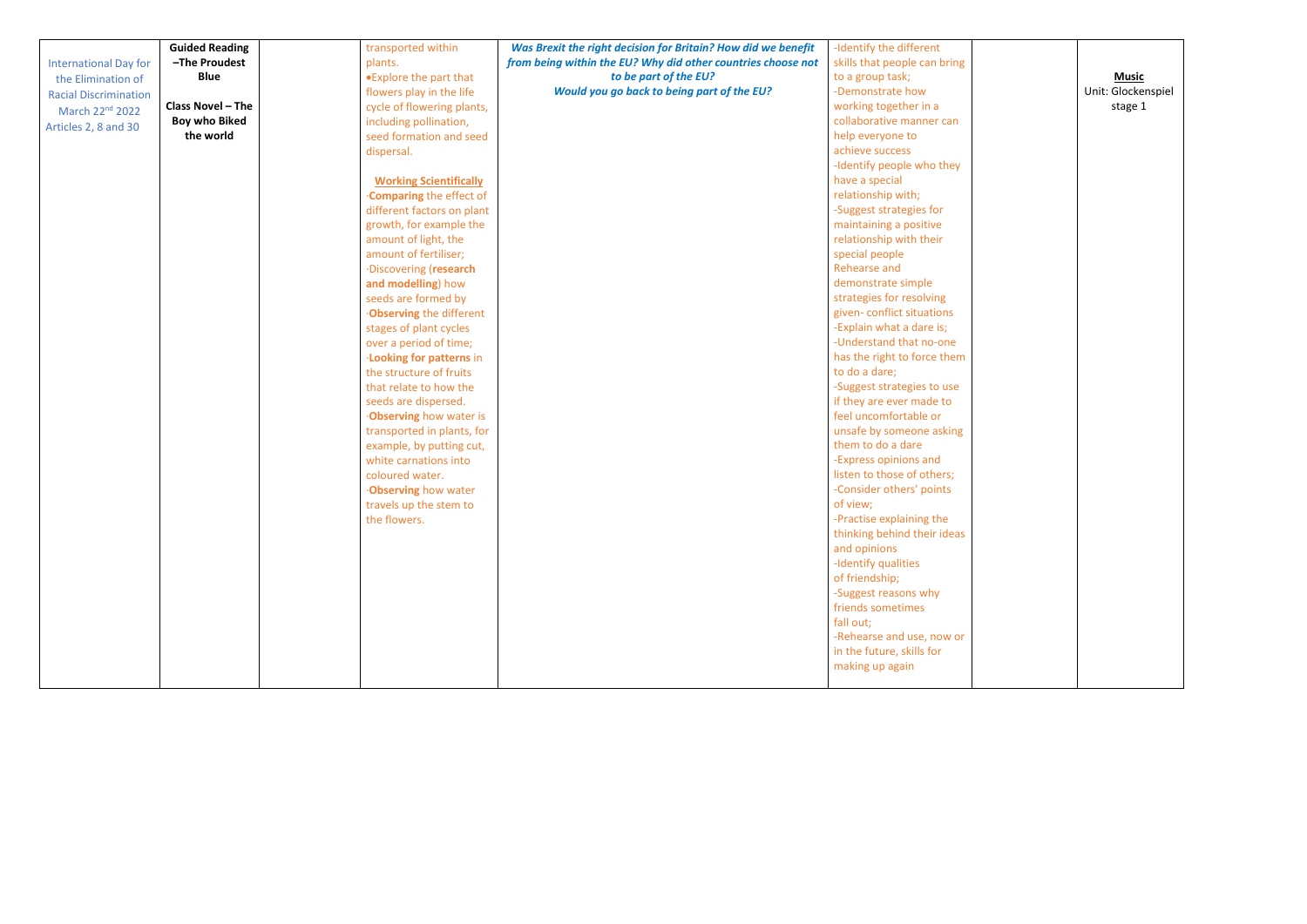| <b>Spring Term 1</b>     | <b>Literacy Main</b>      | <b>Maths</b>               | <b>Unit: Animals-</b>          | <b>RE</b>                                           |
|--------------------------|---------------------------|----------------------------|--------------------------------|-----------------------------------------------------|
| <b>How did the</b>       | texts-                    | <b>Maths mastery</b>       | <b>Health and</b>              | <b>Christianity- Gospel</b>                         |
|                          | Fiction: Escape           |                            | nutrition.                     | <b>What kind of World</b>                           |
| <b>Romans</b>            | from Pompeii-             | <b>Computing</b>           |                                | did Jesus want?                                     |
| change                   | by Christina              | E-safety                   | Compare with diet of           |                                                     |
| <b>Britain?</b>          | <b>Balit</b>              | 1 week                     | today to that of               |                                                     |
|                          | Non-fiction:              |                            | Romans.                        | <b>PSHE</b><br>Keeping myself safe.                 |
|                          | Own version of            | <b>Unit 3.4</b>            | <b>Did the Romans have</b>     | <b>Add in big</b>                                   |
|                          | newspaper                 | Touch typing               | a better diet than us          | questions.                                          |
| <b>Christian Value</b>   | article of                | 4 weeks                    | today?                         | -Understand that                                    |
| Generosity               | Tsunami                   | Programs-2Type             |                                | medicines are drugs and                             |
|                          | disaster.                 |                            | <b>Knowledge</b>               | suggest ways that they can                          |
|                          |                           |                            | <b>&amp;Conceptual</b>         | be helpful or harmful                               |
| <b>British Value</b>     | Guided                    | <b>Unit 3.5</b>            | understanding                  | Identify situations which                           |
| <b>Rule of Law</b>       | reading text              | Email (including           | ·Identify that animals,        | are safe or unsafe;                                 |
|                          | <u>(s)</u>                | email safety)              | including humans               | -Identify people who can                            |
| <b>Rights Respecting</b> | Terry Deary's             |                            | need the right types           | help if a situation                                 |
| <b>School</b>            | <b>Roman Tales:</b>       | <b>Complete 1 week</b>     | and amount of                  | is unsafe;                                          |
|                          | The fatal fire            | and then                   | nutrition and that             | -Suggest strategies for                             |
| <b>International Day</b> | The Grim                  | continue in                | they cannot make               | keeping safe                                        |
| of Democracy             | Ghost                     | <b>Spring 2 for 5</b>      | their own food; they           | -Define the words danger                            |
| 21st September 21        |                           | weeks.                     | get nutrition from             | and risk and explain the                            |
| Articles - 2, 12, 28     | <b>Class Novel-</b>       |                            | what they eat                  | difference between                                  |
| and 29                   | The Time                  | Programs-                  | .An adequate and               | the two;                                            |
|                          | <b>Travelling Cat</b>     | 2Email, 2Connect,<br>2DIY. | varied diet is beneficial      | -Demonstrate strategies<br>for dealing with a risky |
| <b>Black History</b>     | and the Roman             |                            | to health.                     | situation Identify some                             |
| Month                    | Empire by Julia<br>Jarman |                            | .Regular and varied            | key risks from and effects                          |
| October 2021             |                           |                            | exercise from a variety        | of cigarettes                                       |
| Articles 2, 8 and 30     |                           |                            | of different activities is     | and alcohol;                                        |
|                          |                           |                            | beneficial to health.          | -Know that most people                              |
| <b>World Mental</b>      |                           |                            |                                | choose not to smoke                                 |
| <b>Health Day</b>        |                           |                            | <b>Working Scientifically</b>  | cigarettes; (Social Norms                           |
| 10th October 21          |                           |                            | •Comparing and                 | message)                                            |
|                          |                           |                            | contrasting the diets          | -Define the word 'drug'                             |
|                          |                           |                            | of different animals           | and understand that                                 |
|                          |                           |                            | (including their pets).        | nicotine and alcohol are                            |
|                          |                           |                            | •Decide ways of                | both drugs.                                         |
| Article 24               |                           |                            | grouping them                  | - Identify risk factors in                          |
|                          |                           |                            | according to what<br>they eat. | given situations;                                   |
|                          |                           |                            | <b>.Researching different</b>  | Suggest ways of reducing                            |
|                          |                           |                            | food groups and how            | or managing those risks.                            |
|                          |                           |                            | they keep us healthy.          | -Evaluate the validity of                           |
|                          |                           |                            | Designing meals based          | statements relating to                              |
|                          |                           |                            | (Create /Invent/               | online safety;                                      |
|                          |                           |                            | <b>Design</b> ) on what        | Recognise potential risks<br>associated with        |
|                          |                           |                            | they find out.                 | browsing online;                                    |
|                          |                           |                            |                                | -Give examples of                                   |
|                          |                           |                            |                                | strategies for safe                                 |
|                          |                           |                            |                                | browsing online                                     |
|                          |                           |                            |                                | -Know that our body can                             |
|                          |                           |                            |                                | often give us a sign when                           |
|                          |                           |                            |                                | something doesn't feel                              |
|                          |                           |                            |                                | right; to trust these signs                         |

**PE Indoor:** Invasion games (Y3)

> **Outdoor:** OAA Trust & Trails

## **Art European artists Suggested Artists:** Anselm Kiefer, Michelangelo, Le Corbusier, Rembrandt, Salvador Dali. ADD IN KEY **SKILLS Artist:????? Talk from a Healthy Eating Expert (nurse to come in if possible)** Plan and make a meal that is healthy and looks, tastes and smells delicious! ADD IN KEY **SKILLS Music Unit: Three Little birds.** Animals, Jamaica, poetry and the historical context of musical styles. Listen and appraise other reggae songs. An integrated approach to music where games, elements of music (pulse, rhythm,

pitch etc.), singing and playing instruments are all linked. Sing, play, improvise and compose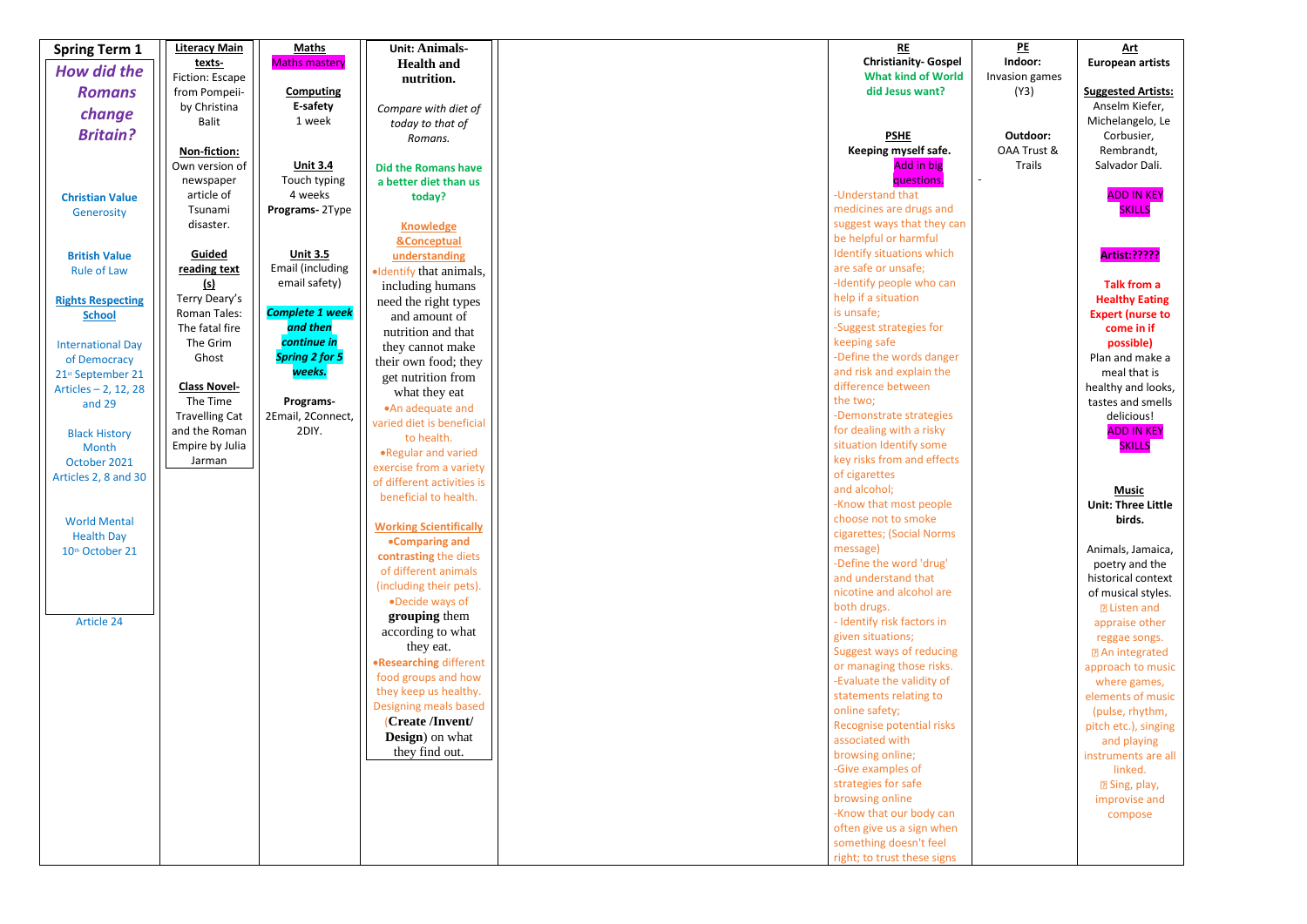|  |  | and talk to a trusted adult |
|--|--|-----------------------------|
|  |  | if this happens;            |
|  |  | -Recognise and describe     |
|  |  |                             |
|  |  | appropriate behaviour       |
|  |  | online as well as offline;  |
|  |  | -Identify what constitutes  |
|  |  | personal information and    |
|  |  | when it is not appropriate  |
|  |  | or safe to share this;      |
|  |  | -Understand and explain     |
|  |  | how to get help in a        |
|  |  | situation where requests    |
|  |  | for images or information   |
|  |  | of themselves or others     |
|  |  | occurs.                     |
|  |  | -Demonstrate strategies     |
|  |  | for assessing risks;        |
|  |  | -Understand and explain     |
|  |  | decision-making skills;     |
|  |  | -Understand where to get    |
|  |  | help from when              |
|  |  | making decisions            |
|  |  |                             |
|  |  |                             |
|  |  |                             |
|  |  |                             |
|  |  |                             |
|  |  |                             |
|  |  |                             |
|  |  |                             |
|  |  |                             |
|  |  |                             |
|  |  |                             |
|  |  |                             |
|  |  |                             |
|  |  |                             |
|  |  |                             |
|  |  |                             |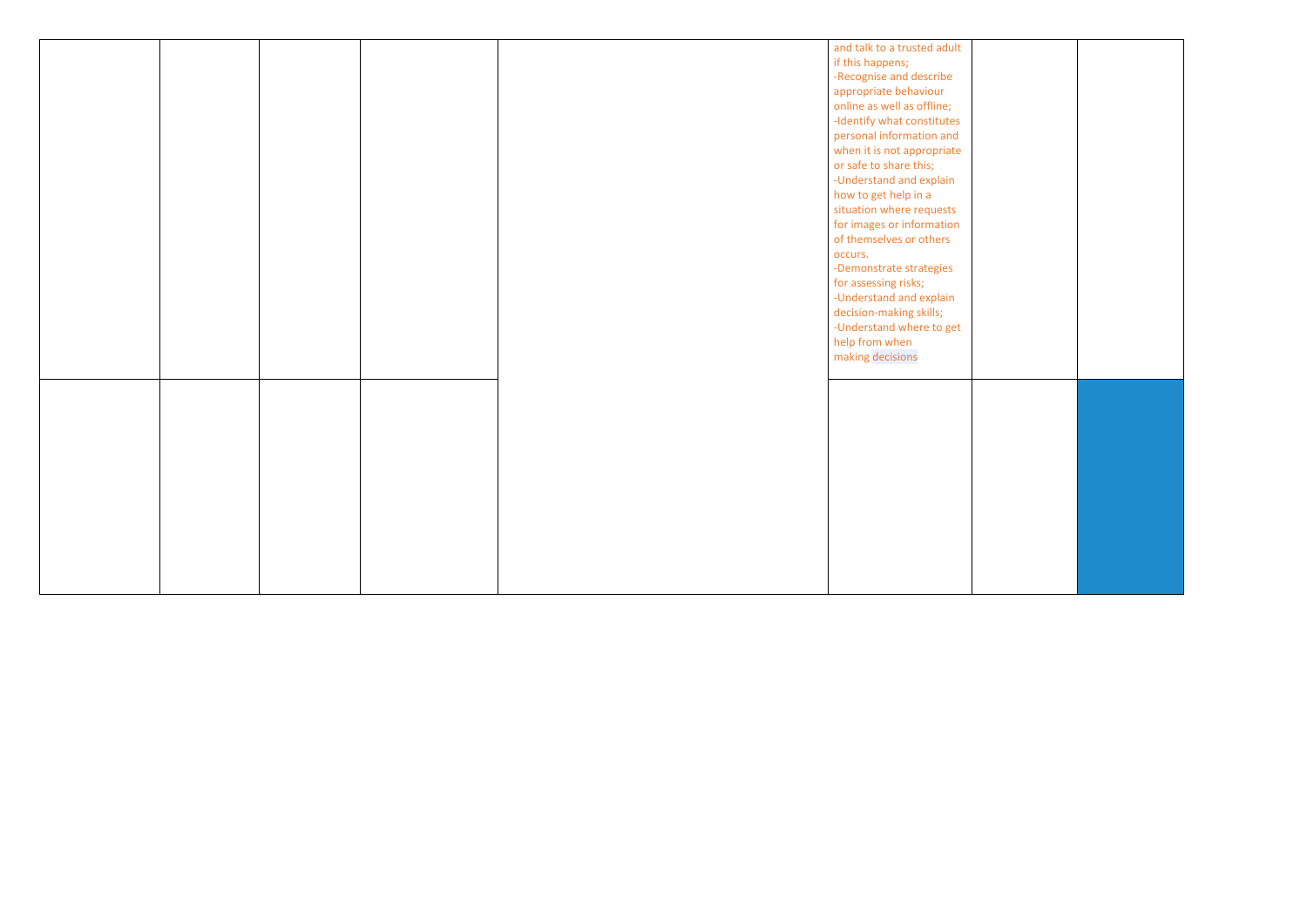| <b>Spring Term 2</b>         | Fables (4 weeks)        | <b>Maths</b>         | <b>Science</b>                              | <b>History</b>                             | <b>RE</b>                              |
|------------------------------|-------------------------|----------------------|---------------------------------------------|--------------------------------------------|----------------------------------------|
|                              |                         | <b>Maths mastery</b> | <b>Unit-Animals-Skeleton</b>                | <b>How did the Romans change</b>           | Christianity-<br><b>Salvation</b>      |
|                              | <b>Classical Poetry</b> |                      | and movement.                               | <b>Britain?</b>                            | <b>Why do Christians</b>               |
|                              | (2 weeks)               | <b>Computing</b>     | <b>Add big question/s</b>                   | Was the change for the                     |                                        |
| 루는                           |                         | E-Safety             |                                             | better?                                    | call the day Jesus died                |
|                              |                         | 1 week               | <b>Knowledge &amp;Conceptual</b>            | What would life have been                  | 'Good Friday'?                         |
|                              |                         |                      | understanding                               | like in Roman times?                       |                                        |
| <b>Christian Value</b>       |                         | Continue with        | ·Identify that humans                       | What do we use now that the                |                                        |
| Compassion                   |                         | <b>Unit 3.5</b>      | and some other animals                      | <b>Romans used then?</b>                   | <b>PSHE</b>                            |
|                              |                         | Email (including     | have skeletons and                          | Why did the Romans settle in               | <b>Rights and</b><br>responsibilities. |
|                              |                         | email safety)        | muscles for support,                        | <b>Britain?</b>                            | <b>Add in big</b>                      |
| $\blacksquare$               |                         | 4 weeks to           | protection and                              | Research what it was                       |                                        |
| $\blacktriangleright$        |                         |                      | movement.                                   | like for children ina                      | questions.<br>-Define what a volunteer |
| <b>British value</b>         |                         | complete.            | ·Identify animals                           | given period of history                    |                                        |
| <b>Rule of Law</b>           |                         | Programs-            | (vertebrates) which have                    | and present findings.                      | is;<br>-Identify people who are        |
|                              |                         | 2Email, 2Connect,    | a skeleton which                            | Plot events on a                           | volunteers in the school               |
|                              |                         | 2DIY.                | supports their body, aids                   | timeline using                             | community;                             |
| <b>Rights Respecting</b>     |                         |                      | movements & protects                        | centuries.                                 | -Recognise some of the                 |
| <b>School</b>                |                         |                      | vital organs.                               | Explain how lives of                       | reasons why people                     |
|                              |                         |                      | ·Identify animal without                    | wealthy people were                        | volunteer, including                   |
| <b>World Book Day</b>        |                         |                      | internal                                    | different from the lives                   | mental health and                      |
| 3rd March 2022               |                         |                      | skeletons/backbones                         | of poorer people.                          | wellbeing benefits to                  |
| Articles 17, 29 and 31       |                         |                      | (invertebrates) and                         | Explain how historic                       | those who volunteer.                   |
|                              |                         |                      | describe how they have                      | items and artefacts                        | -Identify key people who               |
| International                |                         |                      | adapted other ways to                       | can be used to help                        | are responsible for them               |
| <b>Women's Day</b>           |                         |                      | support themselves,                         | build up a picture of<br>life in the past. | to stay safe and healthy;              |
| March 8 <sup>th</sup> 2022   |                         |                      | move & protect their                        | Explain how an event                       | -Suggest ways they can                 |
| Articles 2 and 8             |                         |                      | vital organs.                               | from the past has                          | help these people.                     |
|                              |                         |                      |                                             | shaped our life today.                     | -Understand the                        |
| <b>International Day for</b> |                         |                      | <b>Working Scientifically</b>               | Reseacrh what it was                       | difference between 'fact'              |
| the Elimination of           |                         |                      | ·Identifying and                            | like for children in a                     | and 'opinion';                         |
| <b>Racial Discrimination</b> |                         |                      | grouping animals with                       | given perido of                            | -Understand how an event               |
| March 22 <sup>nd</sup> 2022  |                         |                      | and without skeletons.                      | History.                                   | can be perceived from                  |
| Articles 2, 8 and 30         |                         |                      | .Observing and                              | <b>ADD IN KEY SKILLS</b>                   | different viewpoints;                  |
|                              |                         |                      | comparing their                             |                                            | -Plan, draft and publish a             |
|                              |                         |                      | movement.                                   | <b>Debate: Did the Romans</b>              | recount using the                      |
|                              |                         |                      | <b>.Exploring ideas about</b>               | change life in England for the             | appropriate language.                  |
|                              |                         |                      | what would happen if<br>humans did not have | better?                                    | -Define what is meant by               |
|                              |                         |                      |                                             |                                            | the environment;                       |
|                              |                         |                      | skeletons.                                  | <b>Roman Day???</b>                        | -Evaluate and explain                  |
|                              |                         |                      |                                             |                                            | different methods of                   |
|                              |                         |                      |                                             |                                            | looking after the school               |
|                              |                         |                      |                                             | <b>British Value</b>                       | environment;                           |
|                              |                         |                      |                                             | <b>Rule of Law- compare the</b>            | -Devise methods of                     |
|                              |                         |                      |                                             | laws of our country with the               | promoting their priority               |
|                              |                         |                      |                                             | laws of the Romans. Are there              | method.                                |
|                              |                         |                      |                                             | any similarities? How are                  | -Understand the terms                  |
|                              |                         |                      |                                             | people punished now? And                   | 'income', 'saving' and                 |
|                              |                         |                      |                                             | then?                                      | 'spending';                            |
|                              |                         |                      |                                             |                                            | -Recognise that there are              |
|                              |                         |                      |                                             |                                            | times we can buy items                 |
|                              |                         |                      |                                             | Geography                                  | we want and times when                 |
|                              |                         |                      |                                             | <b>Compare and Contrast Rome</b>           | we need to save for                    |
|                              |                         |                      |                                             | and Lancashire.                            | items;                                 |
|                              |                         |                      |                                             | Add in big questions.                      | -Suggest items and                     |
|                              |                         |                      |                                             |                                            | services around the home               |

ADD IN KEY **SKILLS.** 

**PE Indoor:** Striking and fielding (Y3/4 cricket)

**Outdoor:** Creative games target games

**Art Bodies: Make a mosaic.**

**Music** Unit: The Dragon song.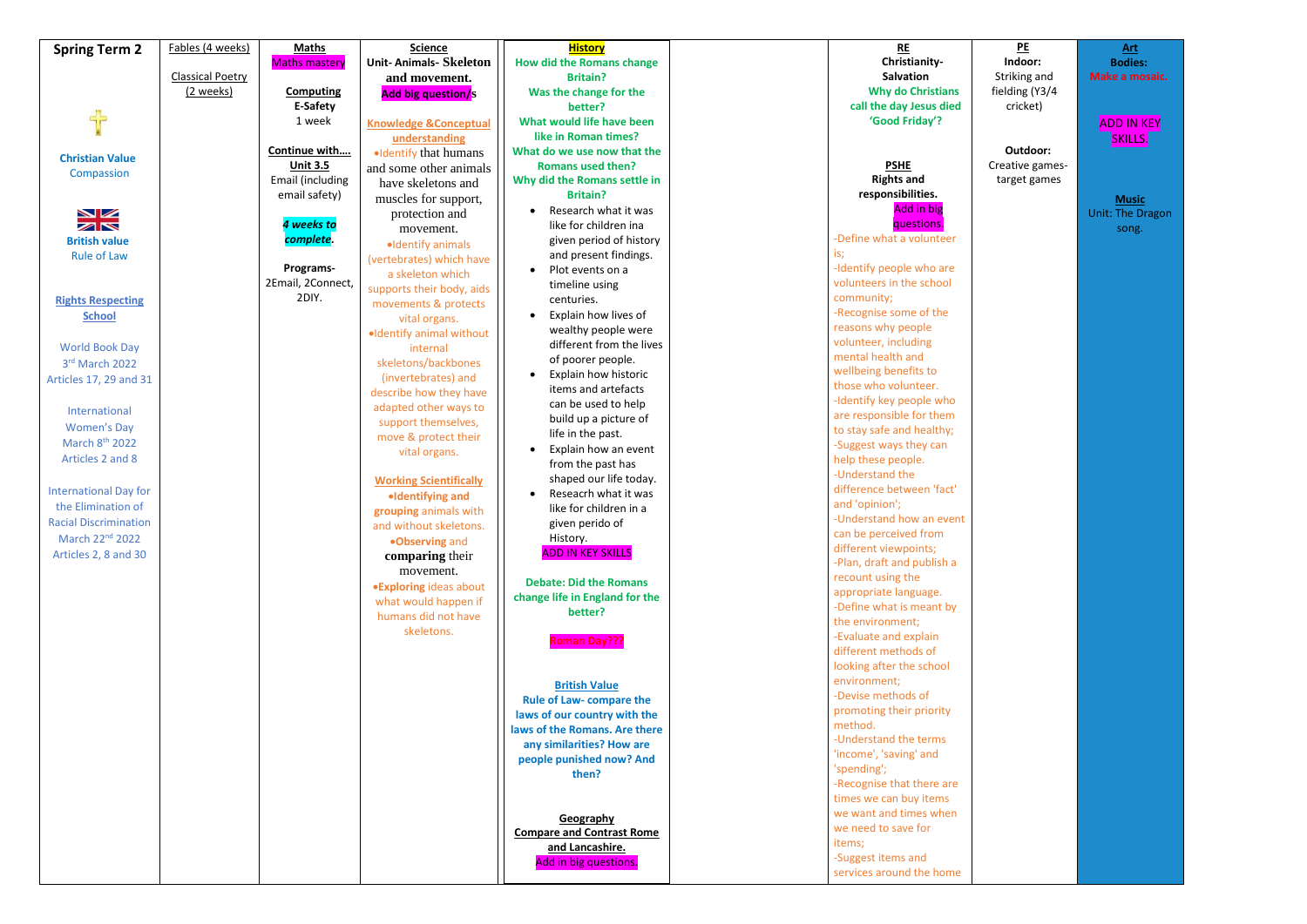|  |  |                                   | that need to be paid for      |
|--|--|-----------------------------------|-------------------------------|
|  |  | Example lesson structure          | (e.g. food, furniture,        |
|  |  | below                             | electricity etc.)             |
|  |  |                                   | -Explain that people earn     |
|  |  | -Mapping the Roman Empire         | their income through their    |
|  |  | through Europe.                   | jobs;                         |
|  |  |                                   | -Understand that the          |
|  |  | -Plan a journey to a place in     |                               |
|  |  | England using Roman roads.        | amount people get paid is     |
|  |  | -Find at least 6 cities that were | due to a range of factors     |
|  |  | around during Roman times in      | (skill, experience, training, |
|  |  | the Uk and locate them on a       | responsibility etc.)          |
|  |  | map: London, York, Chester,       |                               |
|  |  |                                   |                               |
|  |  | Colchester, Bath, Leicester.      |                               |
|  |  | -Compare and contrast Rome        |                               |
|  |  | to Lancashire- Human and          |                               |
|  |  | physical aspects.                 |                               |
|  |  |                                   |                               |
|  |  |                                   |                               |
|  |  |                                   |                               |
|  |  |                                   |                               |
|  |  |                                   |                               |
|  |  |                                   |                               |
|  |  |                                   |                               |
|  |  |                                   |                               |
|  |  |                                   |                               |
|  |  |                                   |                               |
|  |  |                                   |                               |
|  |  |                                   |                               |
|  |  |                                   |                               |
|  |  |                                   |                               |
|  |  |                                   |                               |
|  |  |                                   |                               |
|  |  |                                   |                               |
|  |  |                                   |                               |
|  |  |                                   |                               |
|  |  |                                   |                               |
|  |  |                                   |                               |
|  |  |                                   |                               |
|  |  |                                   |                               |
|  |  |                                   |                               |
|  |  |                                   |                               |
|  |  |                                   |                               |
|  |  |                                   |                               |
|  |  |                                   |                               |
|  |  |                                   |                               |
|  |  |                                   |                               |
|  |  |                                   |                               |
|  |  |                                   |                               |
|  |  |                                   |                               |
|  |  |                                   |                               |
|  |  |                                   |                               |
|  |  |                                   |                               |
|  |  |                                   |                               |
|  |  |                                   |                               |
|  |  |                                   |                               |
|  |  |                                   |                               |
|  |  |                                   |                               |
|  |  |                                   |                               |
|  |  |                                   |                               |
|  |  |                                   |                               |
|  |  |                                   |                               |
|  |  |                                   |                               |
|  |  |                                   |                               |

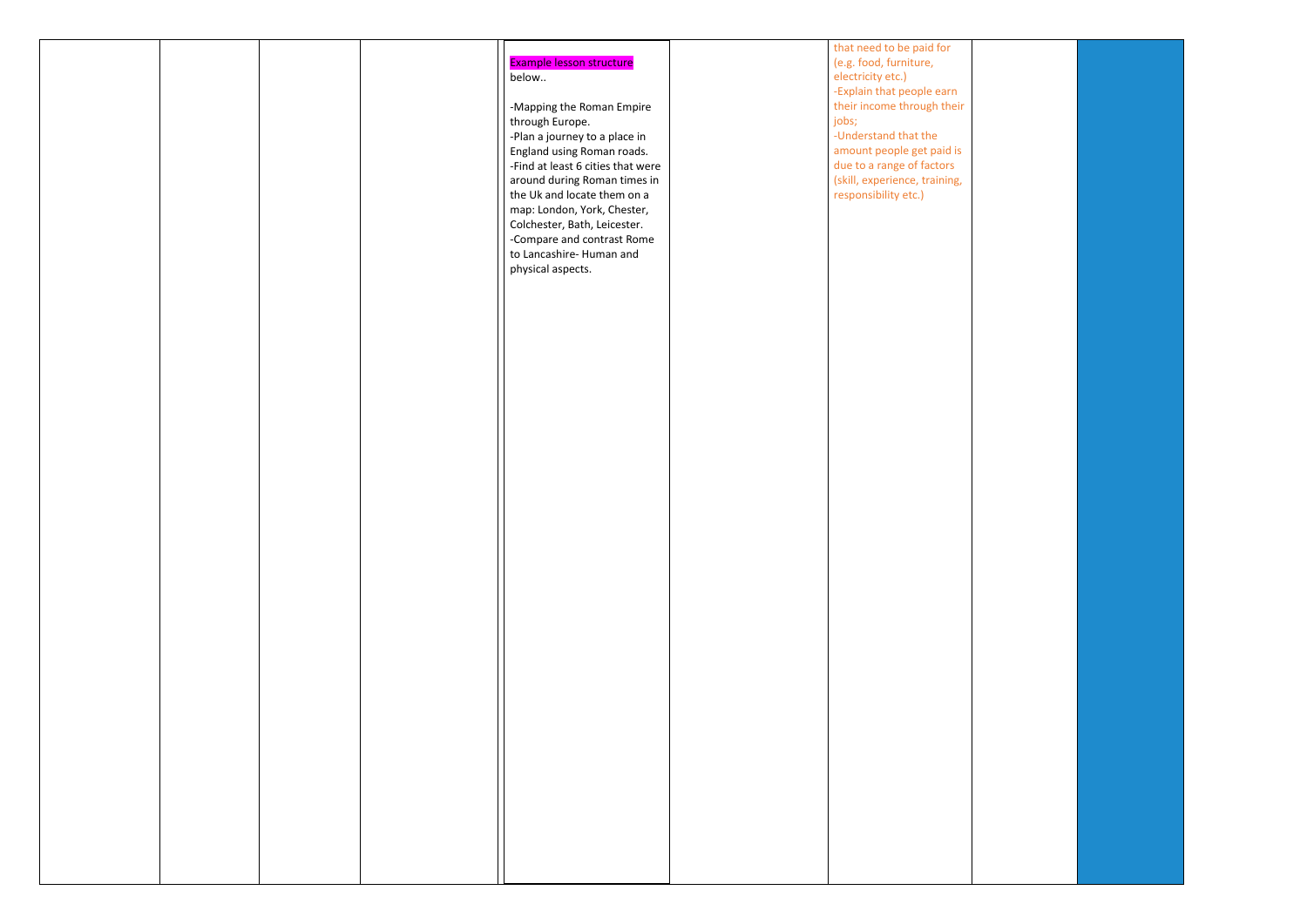|                                             |                          |                      |                                  | <b>ADD IN KEY SKILLS</b>                                            |                                |
|---------------------------------------------|--------------------------|----------------------|----------------------------------|---------------------------------------------------------------------|--------------------------------|
|                                             |                          |                      |                                  |                                                                     |                                |
|                                             |                          |                      |                                  | <b>History</b>                                                      |                                |
|                                             |                          |                      |                                  | To be able to ask historical questions?                             |                                |
|                                             |                          |                      |                                  | How did Romans impact life in Britain today?                        |                                |
|                                             |                          |                      |                                  | <b>ADD IN KEY SKILLS</b>                                            |                                |
|                                             |                          |                      |                                  |                                                                     |                                |
|                                             |                          |                      |                                  |                                                                     |                                |
|                                             |                          |                      |                                  | <b>Bring Yer Wellies</b>                                            |                                |
|                                             |                          |                      |                                  |                                                                     |                                |
|                                             |                          |                      |                                  |                                                                     |                                |
|                                             |                          |                      |                                  | Geography                                                           |                                |
|                                             |                          |                      |                                  | What can I find in my local area?                                   |                                |
|                                             |                          |                      |                                  | What physical features are in my local area?                        |                                |
|                                             |                          |                      |                                  | What human features are in my local area?                           |                                |
|                                             |                          |                      |                                  | <b>ADD IN KEY SKILLS</b>                                            |                                |
|                                             |                          |                      |                                  |                                                                     |                                |
|                                             |                          |                      |                                  |                                                                     |                                |
|                                             |                          |                      |                                  |                                                                     |                                |
|                                             |                          |                      |                                  | <b>British Values</b>                                               |                                |
|                                             |                          |                      |                                  | Rule of law- How did the Roman invasion influence the laws          |                                |
|                                             |                          |                      |                                  | today?                                                              |                                |
| <b>Summer Term 1</b>                        | <b>Mystery Texts (4)</b> | <b>Maths</b>         | <b>Science</b>                   | <b>History</b>                                                      | <b>RE</b>                      |
| <b>Can we survive</b>                       | weeks)                   | <b>Maths mastery</b> | <b>Unit: Forces and</b>          | <b>Research Christians throughout history</b>                       | <b>Christianity-The</b>        |
| on our own?                                 |                          |                      | magnets                          | <b>Add big question/s</b>                                           | <b>Kingdom of God</b>          |
|                                             |                          | <b>Computing</b>     | <b>Add big question/s</b>        |                                                                     | When Jesus left,               |
|                                             | Persuasive               | E safety             |                                  | Use research skills to find answers to specific historical          | what was the impact of         |
|                                             | Letters (2 weeks)        | 1 week               | <b>Knowledge &amp;Conceptual</b> | questions.                                                          | the Pentecost?                 |
|                                             |                          |                      | understanding                    | Compare the lives and experiences of the disciples with the life    |                                |
|                                             |                          | <b>Unit 3.6</b>      |                                  | of Christians in history and today who are changed by Jesus and     |                                |
| <b>Christian Value</b>                      |                          | <b>Branching</b>     | •Compare how some                | give up everything to follow him.                                   | <b>PSHE</b>                    |
| <b>Forgiveness</b>                          |                          | databases            | things move on different         | For example- Mother Teresa.                                         | <b>Being my Best</b>           |
|                                             |                          | 4 weeks              | surfaces.                        | <b>ADD IN KEY SKILLS</b>                                            | -Explain how each of the       |
| $\blacktriangleright$ $\blacktriangleright$ |                          | Programs-            | . Notice that some forces        |                                                                     | food groups on                 |
| ZN                                          |                          | 2Question            | need contact between             | <b>BREXIT/EU</b>                                                    | the Eatwell                    |
| <b>British Value</b>                        |                          |                      | two objects but magnetic         | <b>Add big question/s</b>                                           | <b>Guide</b> (formerly Eatwell |
| <b>Tolerance and Rule of</b>                |                          | <b>Unit 3.7</b>      | forces can act at a              |                                                                     | Plate) benefits the body;      |
| Law                                         |                          | <b>Simulations</b>   | distance                         | Look at the history of the European Union and Brexit (Significant   | -Explain what is meant by      |
|                                             |                          | <b>Complete 1</b>    | .Observe how magnets             | turning point in history). Why did the EU start, who is the leader, | the term 'balanced diet';      |
|                                             |                          | week and then        | attract or repel each            | why did Britain want to leave, what is the constitution of our      | -Give examples what            |
| <b>Rights Respecting</b>                    |                          | complete 2           | other and attract some           | government and the EU. Merge with British Values and                | foods might make up a          |
| <b>School</b>                               |                          | weeks of unit in     | materials and not others.        | challenging social myths and misconceptions (tolerance and          | healthy balanced meal.         |
|                                             |                          | summer 2.            | .Compare and group               | respect)                                                            | -Explain how some              |
| <b>Mental Health</b>                        |                          | Programs-            | together a variety of            |                                                                     | infectious illnesses are       |
| <b>Awareness Month</b>                      |                          | 2Simulate,           | everyday materials on            | <b>Geography</b>                                                    | spread from one person to      |
| <b>May 2022</b>                             |                          | 2Publish.            | the basis of whether they        | <b>Add big question/s</b>                                           | another;                       |
| Article 24                                  |                          |                      | are attracted to a               |                                                                     | -Explain how simple            |
|                                             |                          |                      | magnet, and identify             | Link to Brexit??                                                    | hygiene routines can help      |
|                                             |                          |                      | some magnetic materials          | Food miles???                                                       | to reduce the risk of the      |
|                                             |                          |                      | •Describe magnets as             | Locate countries in EU.                                             | spread of infectious           |
|                                             |                          |                      | having two poles.                | Human geography-Trade links, land use etc.                          | illnesses;                     |
|                                             |                          |                      | .Predict whether two             | Where does  Come from?                                              | -Suggest medical and non-      |
|                                             |                          |                      | magnets will attract or          | Why does it come from there?                                        | medical ways of treating       |
|                                             |                          |                      | repel each other,                | Why can't we make./grow  Here?                                      | an illness.                    |
|                                             |                          |                      | depending on which               |                                                                     | -Develop skills in             |
|                                             |                          |                      | poles are facing.                | <b>ADD IN KEY SKILLS</b>                                            | discussion and debating        |
|                                             |                          |                      |                                  | https://www.bbc.co.uk/bitesize/topics/zx72pv4/articles/zk4rmfr      | an issue;                      |
|                                             |                          |                      |                                  |                                                                     |                                |

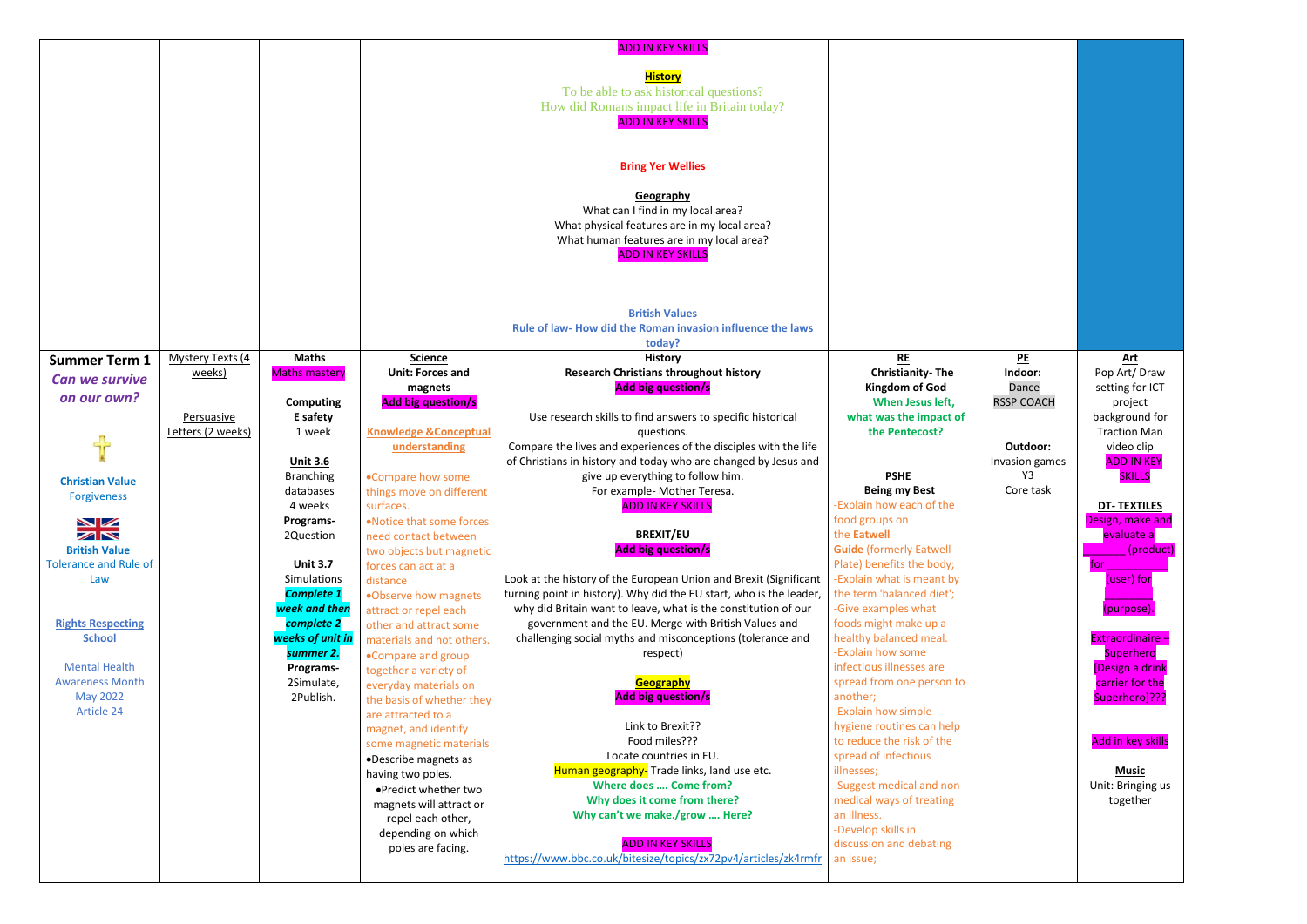|  | <b>Working Scientifically</b>   | -Demonstrate their                  |
|--|---------------------------------|-------------------------------------|
|  | <b>.Comparing how</b>           | understanding of health             |
|  | different things move           | and wellbeing issues that           |
|  | and grouping them.              | are relevant to them;               |
|  | .Raising questions and          | -Empathise with different           |
|  | carrying out tests to find      | view points;                        |
|  | out how far things move         | -Make recommendations,              |
|  | on different surfaces.          | based on their research.            |
|  | •Gathering and                  | -Identify their                     |
|  | recording data to find          | achievements and areas of           |
|  | answers to their                | development;                        |
|  | questions.                      | -Recognise that people              |
|  | <b>.Exploring the strengths</b> | may say kind things to              |
|  | of different magnets and        | help us feel good about             |
|  | finding a fair way to           | ourselves;                          |
|  | compare them.                   | -Explain why some groups            |
|  | •Sorting materials into         | of people are not                   |
|  | those that are magnetic         | represented as much on              |
|  | and those that are not.         | television/in the media.            |
|  | .Looking for patterns in        | -Demonstrate how                    |
|  | the way that magnets            | working together in a               |
|  | behave in relation to           | collaborative manner can            |
|  | each other and what             | help everyone to achieve            |
|  | might affect this, for          | success;                            |
|  | example, the strength of        | -Understand and explain             |
|  | the magnet or which             | how the brain sends and             |
|  | pole faces another.             | receives messages                   |
|  | ·Identifying how these          | through the nerves.                 |
|  | properties make magnets         | -Name major internal                |
|  | useful in everyday items        | body parts (heart, blood,           |
|  | and suggesting creative         | lungs, stomach, small and           |
|  | uses for different              | large intestines, liver,<br>brain); |
|  | magnets.                        | -Describe how food, water           |
|  |                                 | and air get into the body           |
|  |                                 | and blood.                          |
|  |                                 | -Explain some of the                |
|  |                                 | different talents and skills        |
|  |                                 | that people have and how            |
|  |                                 | skills are developed;               |
|  |                                 | -Recognise their own skills         |
|  |                                 | and those of other                  |
|  |                                 | children in the class.              |

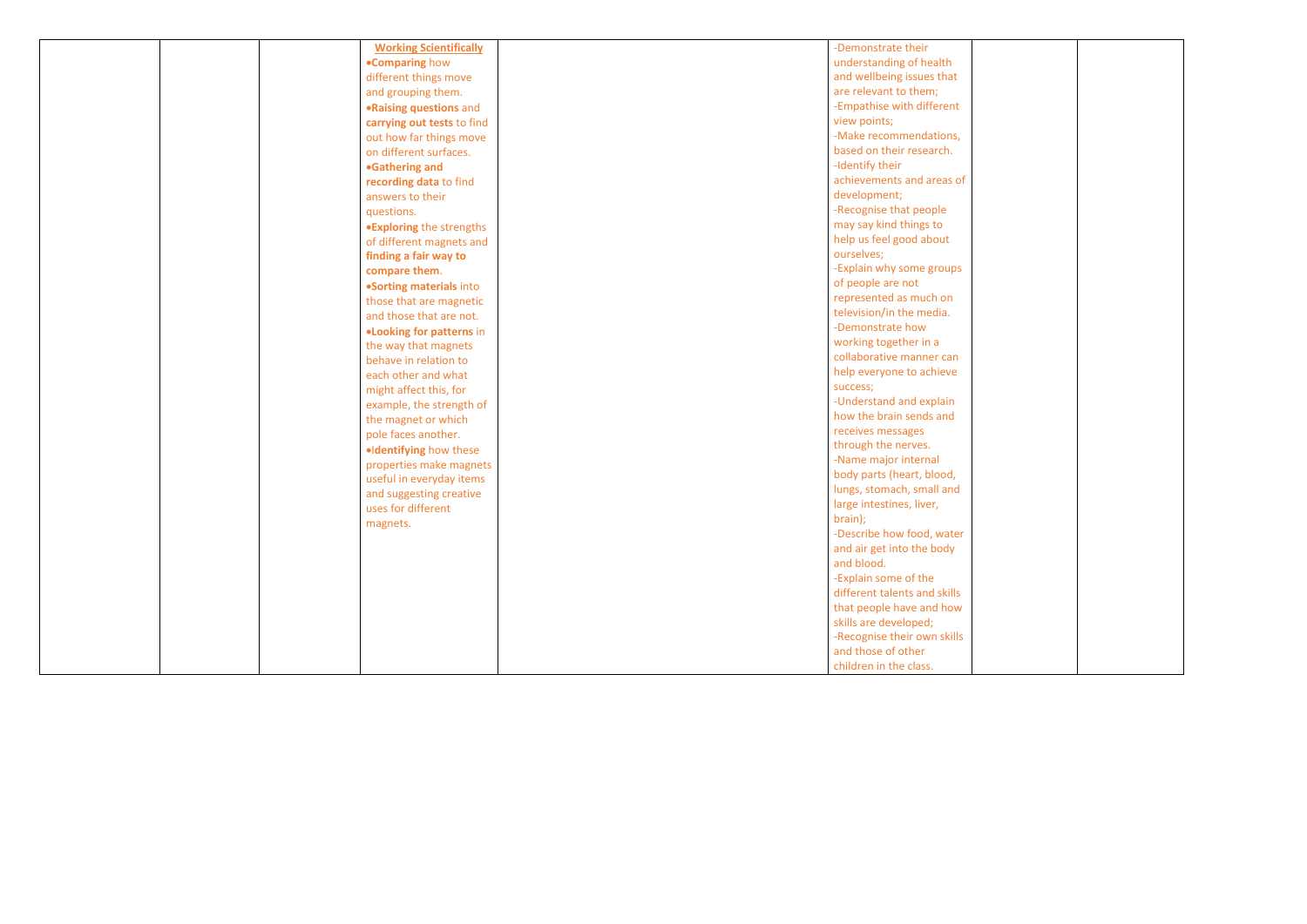| <b>Summer Term 2</b>        | Playscripts (3  | <b>Maths</b>         | <b>Science</b>                               | <b>History</b>                                                   | <b>RE</b>                  |
|-----------------------------|-----------------|----------------------|----------------------------------------------|------------------------------------------------------------------|----------------------------|
|                             | weeks)          | <b>Maths mastery</b> | <b>Unit: Light including</b>                 | <b>Volcanoes in the past - Pompeii</b>                           | Sikhism.                   |
| <b>How do</b>               |                 |                      | reflections and shadows.                     |                                                                  | <b>Why are the Gurus</b>   |
| volcanoes affect            |                 | <b>Computing</b>     |                                              | Developing an understanding of chronology.                       | important to Sikhs?        |
| people's lives?             | Explanation     | E-safety             | <b>Add big question/s</b>                    | Describe events from the past using dates when things            |                            |
|                             | Texts (3 weeks) | 1 week               |                                              | happened using a timeline - volcano disasters, plus other events | Who are our role           |
|                             | (volcanoes)     |                      | <b>Knowledge &amp;Conceptual</b>             | studied in $Y1 - Y3 - What$ do the children recall from history  | models? How can we         |
| <b>Christian Value</b>      |                 |                      | understanding                                | lessons and                                                      | try to be more like        |
| <b>Thankfulness</b>         | Poems on a      | <b>Unit 3.7</b>      |                                              | significant events in their own past?                            | them in our daily lives?   |
|                             | Theme-          | <b>Simulations</b>   | .Recognise that they                         |                                                                  | What does it mean          |
|                             | volcanoes (1    | <b>Complete 2</b>    | need light in order to see                   | <b>Volcanoes in the past - Pompeii</b>                           | to be committed to         |
| NZ<br>$\blacktriangleright$ | week)           | weeks that are       | things and that dark is                      | Research project about Pompeii and look at the evidence that     | something?                 |
| <b>British value</b>        |                 | left of the unit     | the absence of light                         | was preserved and indicates what it was like in the past.        |                            |
| <b>Democracy</b>            |                 | from summer 1        | .Notice that light is                        | Why did people choose to live near Vesuvius at this time?        |                            |
|                             |                 | Programs-            | reflected from surfaces                      | Where lessons learnt from this disaster? How has it helped to    | <b>PSHE</b>                |
|                             |                 | 2Simulate,           |                                              | shape decisions of the future? Compare with recent volcano       | Growing and changing.      |
|                             |                 | 2Publish.            | .Recognise that light<br>from the sun can be | disasters.                                                       | Add in big                 |
| <b>Rights Respecting</b>    |                 |                      |                                              | Krakatoa in Indonesia/ White Island in New Zealand.              | questions.                 |
| <b>School</b>               |                 |                      | dangerous and that there                     |                                                                  |                            |
|                             |                 | <b>Unit 3.8</b>      | are ways to protect their                    | <b>ADD IN KEY SKILLS</b>                                         | -Identify different types  |
| <b>World Refugee Day</b>    |                 | Graphing             | eyes                                         |                                                                  | of relationships;          |
| 20 <sup>th</sup> June 2022  |                 | 3 weeks              | .Recognise that shadows                      |                                                                  | -Recognise who they have   |
| Articles 10 and 22          |                 | Programs-            | are formed when the                          |                                                                  | positive healthy           |
|                             |                 | 2Graph               | light from a light source                    | Geography                                                        | relationships with         |
|                             |                 |                      | is blocked by a solid                        | How do volcanoes affect the lives of people?                     | -Understand what is        |
|                             |                 |                      | object.                                      | How are they created?                                            | meant by the term body     |
|                             |                 |                      | . Find patterns in the way                   | Where in the world are they? Why?                                | space (or personal         |
|                             |                 |                      | that the size of shadows                     | Why do some countries not have volcanoes?                        | space);                    |
|                             |                 |                      | can change.                                  |                                                                  | -Identify when it is       |
|                             |                 |                      |                                              | DEBATE: SHOULD PEOPLE BE ALLOWED TO LIVE NEAR A                  | appropriate or             |
|                             |                 |                      | <b>Working Scientifically</b>                | <b>VOLCANO?</b>                                                  | inappropriate to           |
|                             |                 |                      |                                              |                                                                  | allow someone into their   |
|                             |                 |                      | <b>.Looking for patterns in</b>              | Describe how volcanoes are created.                              | body space;                |
|                             |                 |                      | what happens to                              | Locate and name some of the world's most famous volcanoes.       | -Rehearse strategies for   |
|                             |                 |                      | shadows when the light                       | Describe how earthquakes are created.                            | when someone is            |
|                             |                 |                      | source moves or the                          | Use an atlas by using the index to find places.                  | inappropriately in their   |
|                             |                 |                      | distance between the                         | Use the correct geographical words to describe a place.          | body space                 |
|                             |                 |                      | light source and the                         | <b>ADD IN KEY SKILLS</b>                                         | -Define the terms 'secret' |
|                             |                 |                      | object changes.                              |                                                                  | and 'surprise' and know    |
|                             |                 |                      |                                              | Spiritual experience: consider the vast amount of pressure       | the difference between a   |
|                             |                 |                      |                                              | needed to blow off the top of a volcano and spurt lava and ash   | safe and an                |
|                             |                 |                      |                                              | up into the air up to 11 km high!                                | unsafe secret;             |
|                             |                 |                      |                                              |                                                                  | -Recognise how different   |
|                             |                 |                      |                                              |                                                                  | surprises and secrets      |
|                             |                 |                      |                                              |                                                                  | might make them feel;      |
|                             |                 |                      |                                              |                                                                  | -Know who they could ask   |
|                             |                 |                      |                                              |                                                                  | for help if a secret made  |
|                             |                 |                      |                                              |                                                                  | them feel uncomfortable    |
|                             |                 |                      |                                              |                                                                  | or unsafe.                 |
|                             |                 |                      |                                              |                                                                  | -Recognise that babies     |
|                             |                 |                      |                                              |                                                                  | come from the joining of   |
|                             |                 |                      |                                              |                                                                  | an egg and sperm;          |
|                             |                 |                      |                                              |                                                                  | -Explain what happens      |
|                             |                 |                      |                                              |                                                                  | when an egg doesn't meet   |
|                             |                 |                      |                                              |                                                                  | a sperm;                   |